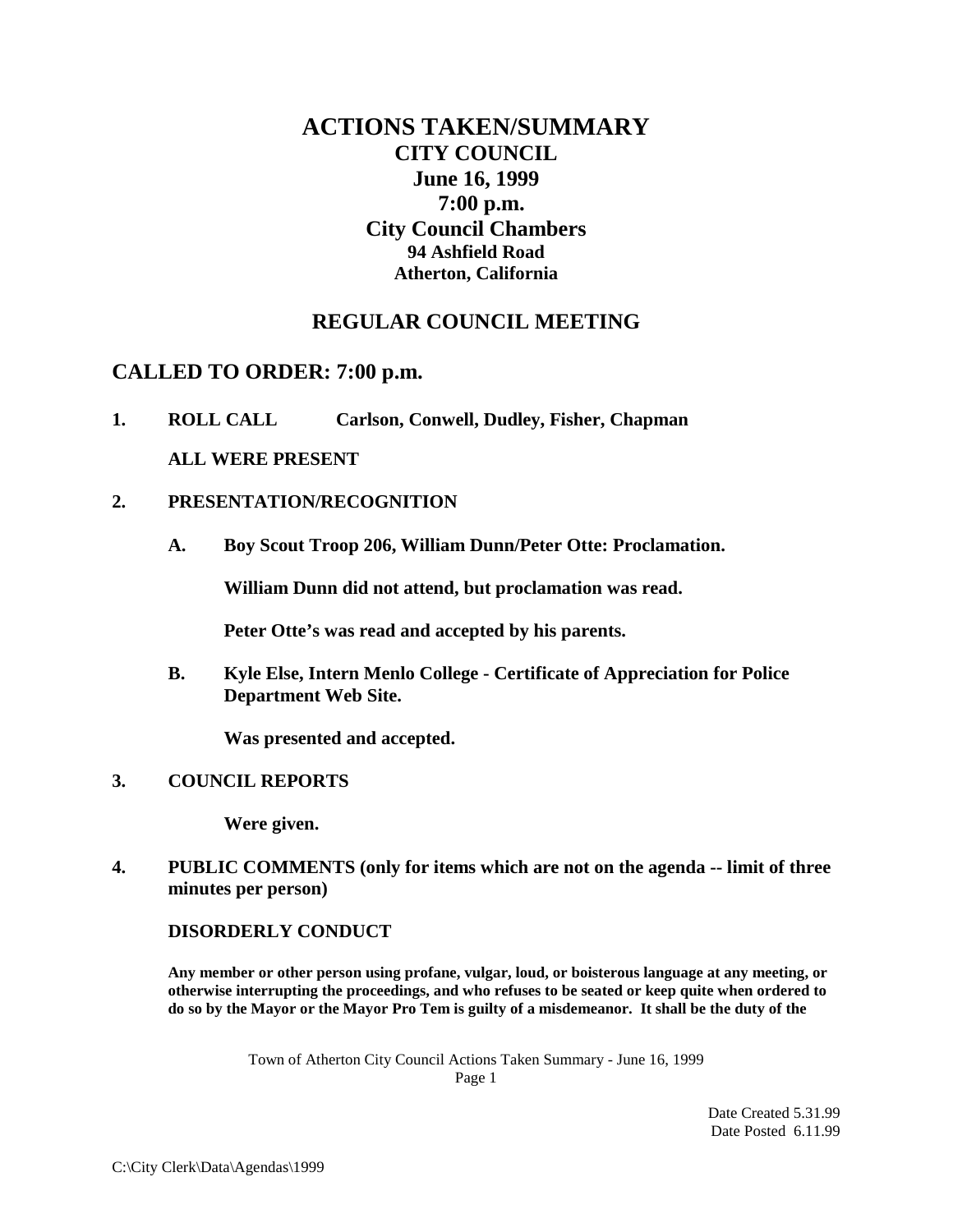**Chief of Police or his/her designee, upon order of the presiding officer, to eject any such member or person from the meeting room.**

**No one spoke.**

#### **4. CITY MANAGER 'S REPORT**

**Was Given.**

#### **6. POLICE CHIEFS 'S REPORT**

**Was Given.**

**7. COMMUNITY ORGANIZATION ROUNDTABLE'S REPORT (Directed by Resolution No. 99-6).**

**Was presented by RoyAnne Florence, President of the Atherton Dames.**

**CONSENT CALENDAR (Items 8 through 19)**

**8. MOTION TO APPROVE MINUTES OF 4/20/99, Regular Council Meeting 5/19/99,** 

**Recommendation to approve minutes of 4/20/99, Regular Council meeting of 5/19/99.**

**APPROVED.** 

#### **9. APPROVAL OF BILLS AND CLAIMS**

**Recommendation: Approve bills and claims in the amount of \$490,528.34.**

**APPROVED.**

#### **10. APPROVAL OF TREASURERS REPORT**

**Recommendation: Approve the Treasurers Report of June 16,1999.**

**APPROVED.**

**11. ELIMINATED CITY COUNCIL MEETING IN THE MONTH OF AUGUST Recommendation: Hold no City Council meeting in the month of August. The next meeting will be September 15, 1999.** 

#### **APPROVED.**

Town of Atherton City Council Actions Taken Summary - June 16, 1999 Page 2

> Date Created 5.31.99 Date Posted 6.11.99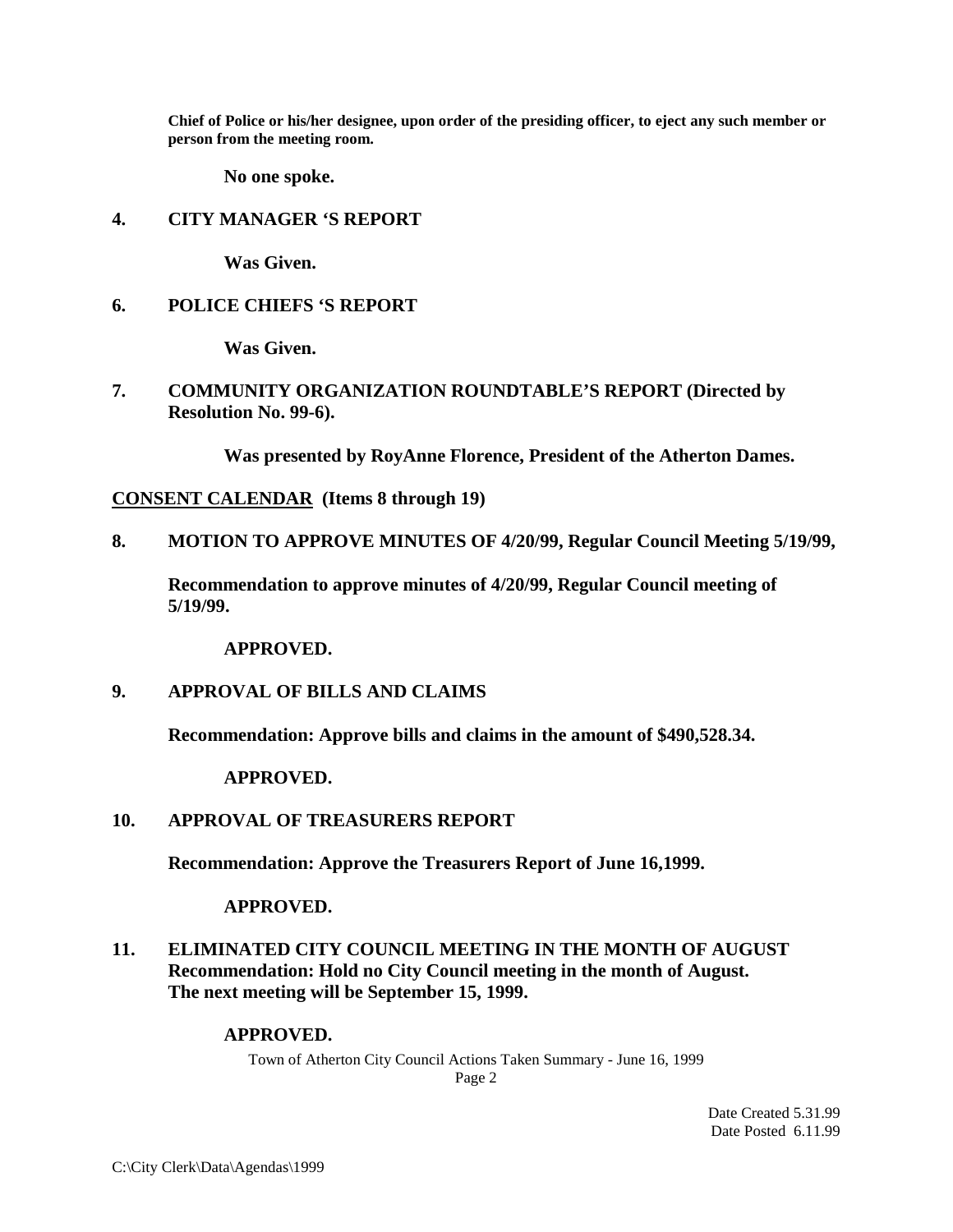**12. ADOPTION OF ORDINANCE NO. 500 , AN ORDINANCE OF THE CITY COUNCIL OF THE TOWN OF ATHERTON AMENDING VARIOUS SECTIONS OF THE ATHERTON MUNICIPAL CODE REGULATING LIGHTING ON ACCESSORY STRUCTURES WITHIN THE TOWN OF ATHERTON**

**Recommendation: Adopt Ordinance No .500 Amending Chapter 17 of the Atherton Municipal Code regulating on accessory structures within the Town of Atherton, based on the findings that the proposed ordinance will achieve the objectives of the Zoning Plan and General Plan, and waive further reading.**

#### **ADOPTED.**

**13. ADOPTION OF ORDINANCE NO. 502 , AN ORDINANCE OF THE TOWN OF ATHERTON AMENDING SECTION 2.37.010 OF THE TOWN OF ATHERTON MUNICIPAL CODE RELATING TO MEMBERSHIP OF THE GENERAL PLAN COMMITTEE**

**Recommendation: Adopt Ordinance No. 502, an Ordinance of the Town of Atherton amending Section 2.37.010 of the Atherton Municipal Code, relating to the membership of the General Plan Committee, and waive further reading.**

#### **ADOPTED.**

**14. ADOPTION OF ORDINANCE NO. 503\_, OF THE TOWN OF ATHERTON MENDING SECTION 17.56.050 OF THE ATHERTON MUNICIPAL CODE REGARDING VARIANCE FINDINGS**

**Recommendation: Adopt Ordinance No. 503 , an Ordinance of the Town of Atherton Amending Section 17.56.050 of the Atherton Municipal Code, and waive further reading.**

#### **ADOPTED.**

**15. ADOPTION OF RESOLUTION NO. 99-10, A RESOLUTION OF THE CITY COUNCIL OF THE TOWN OF ATHERTON RECOMMENDING THAT THE SAN MATEO COUNTY FLOOD CONTROL DISTRICT IMPOSE CHARGES FOR FUNDING THE 1999/2000 COUNTY-WIDE NATIONAL POLLUTION DISCHARGE ELIMINATION SYSTEM (NPDES) GENERAL PROGRAM**

**Recommendation: Adopt Resolution No. 99-10.**

#### **ADOPTED**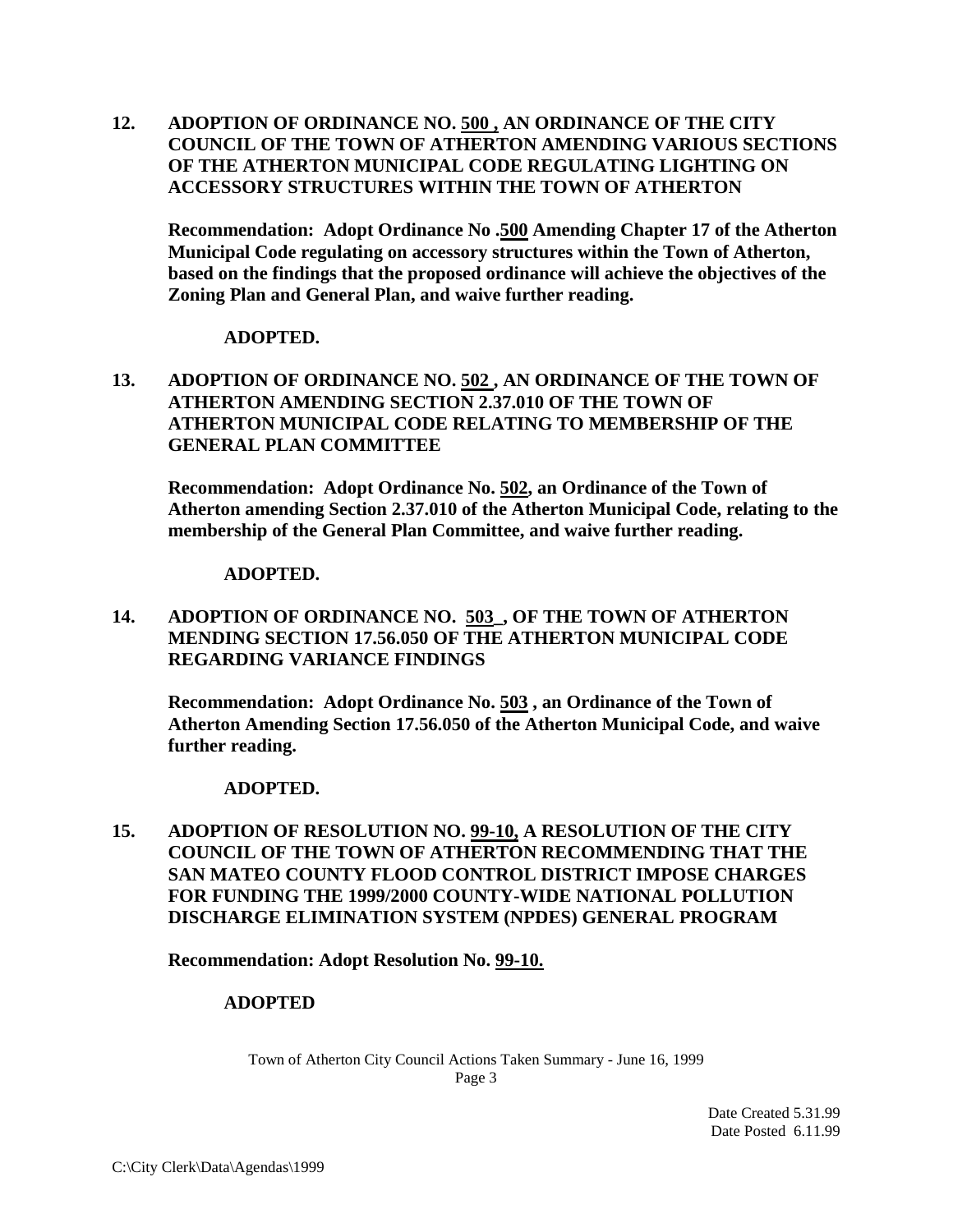#### **16. APPROVAL OF PROPOSAL FROM NEAL MARTIN AND ASSOCIATES**

**Recommendation: Authorize the City Manager to execute the attached agreement between the Town of Atherton and Neal Martin and Associates to provide planning services for the General Plan Committee and Planning Commission and to provide National Pollution Discharge Elimination System (N.P.D.E.S.), California Environmental Quality Act (CEQA) and other "as needed" services as requested by the City Manager.**

#### **APPROVED.**

# **17. APPROVAL OF CALL FOR BIDS FOR FURNISHING AND INSTALLING ADD-ON EQUIPMENT ON TWO (2) NEW PUBLIC WORKS TRUCKS**

**Recommendation: Authorize the City Staff to advertise for bids to furnish and install truck beds, tool boxes, racks and associated equipment on two recently purchased truck cabs and chassis.**

#### **APPROVED,**

#### **18. NEW CAR PURCHASE**

**Recommendation: (1) Authorize City Manager or his designee to purchase one Ford Crown Victoria Police Interceptor car from Wondries Fleet Division of Alhambra, CA at a cost not to exceed \$25,000; (2) Authorize the City Manger or his designee to sign all necessary documentation; (3) Waive the purchasing requirements of the Atherton Municipal Code.**

**APPROVED.**

#### **19. RENEWAL OF TENNIS PRO CONTRACT – ALAN MARGOT**

**Recommendation: Authorize the City Manager to execute a one-year agreement, between the Town of Atherton and "Tennis Pro" Alan Margot.**

#### **APPROVED.**

#### **PUBLIC HEARINGS (Items 20 through 22)**

### **20. PUBLIC HEARING – TO CONSIDER AN APPEAL TO THE PLANNING COMMISSION'S DENIAL OF VARIANCE, ONE WINCHESTER DRIVE, TO EXCEED SIDEWALL HEIGHT ATHERTON MUNICIPAL CODE SECTION 17.56**

Town of Atherton City Council Actions Taken Summary - June 16, 1999 Page 4

> Date Created 5.31.99 Date Posted 6.11.99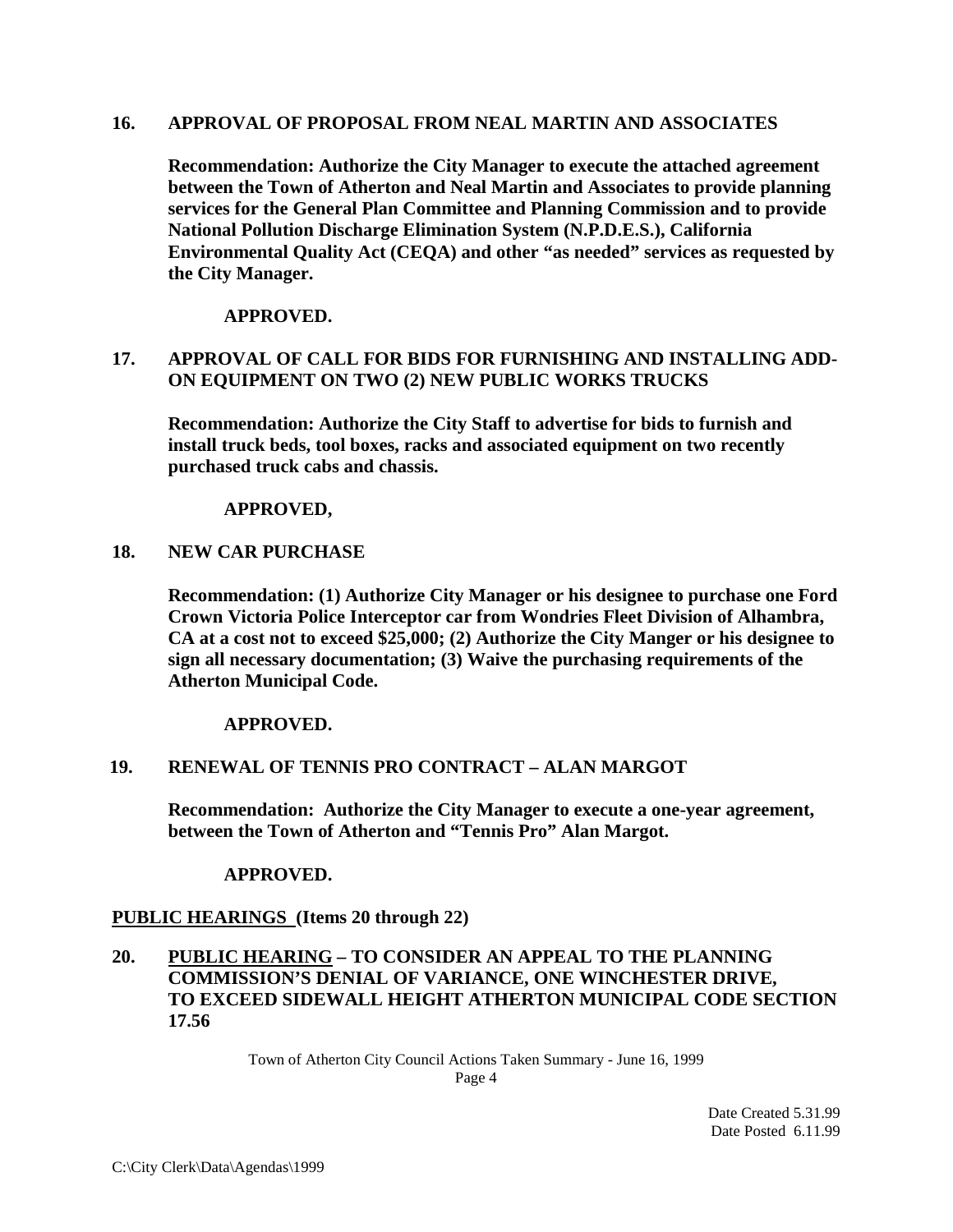**Recommendation: Open public hearing; hear testimony; close public hearing; adopt findings; uphold the decision of the Planning Commission by denying the appeal.** 

**PLANNING DECISION UPHELD**

# **21. ADOPTION OF 1999/2001 TWO YEAR INTEGRATED OPERATING/CAPITAL BUDGET**

**Recommendation: Discussion Police Chaplain Program; Discussion Rita Corbett-Evan Trust Fund /Play School Revenue; Approve the 1999/2001 Fiscal Year Integrated Operating and Capital Budget by Adopting Resolution No. 99-11.**

**POLICE CHAPLAIN APPROVED.**

**RITA CORBETT- EVANS TRUST/FUND PLAYSCHOOL REVENUE DENIED**

**RESOLUTION ADOPTED.**

# **22. PUBLIC HEARING – ADOPTION OF RESOLUTION NO. 99-12, ESTABLISHING SPECIAL PARCEL TAX FOR FISCAL YEAR 1999-2000**

**Recommendation: Listen to Staff Report; Open public hearing; Hear testimony; Close public hearing; and approve \$650 Special Parcel Tax Rate for fiscal year 1999-2000 by adopting Resolution No. 99-12.**

**ADOPTED.**

**REGULAR AGENDA (Items 23 through 24)**

# **23. THE AIRPORT ROUNDTABLE /DISCUSSION**

**Recommendation: Discussion possible action.**

**DISCUSSED NO ACTION.**

#### **24. DISORDERLY CONDUCT PLACED ON CITY COUNCIL AGENDA**

**Recommendation: Discuss whether Council wishes to leave disorderly conduct wording on City Council Agenda in the future.**

#### **WAS VOTED TO REWRITE AND PLACE AT END OF AGENDA.**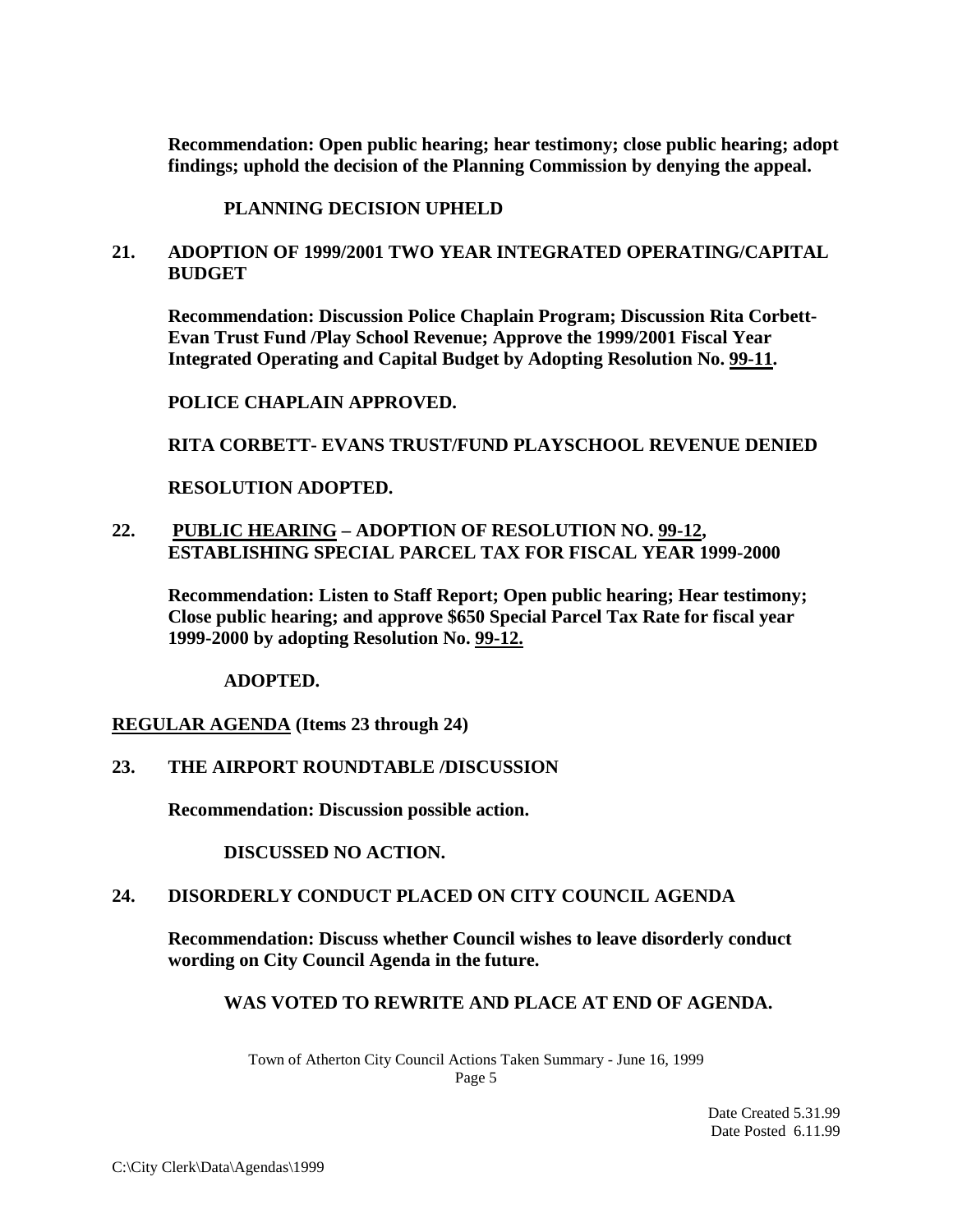#### **\*\*\*\*\*\*\*\*\*\*\*\***

#### **25. ATHERTON CHANNEL DRAINAGE DISTRICT**

**NO BUSINESS.**

......................

#### **26. AMICUS BRIEFS REQUEST**

**Vallejo Ridgecrest HOA v, City of Vallejo, First Appellate District Case No. A085723**

#### **VOTED TO PARTICIPATE.**

#### **27. CLOSED SESSION**

**A. CONFERENCE WITH LEGAL COUNSEL – EXISTING LITIGATION Pursuant to subdivision (a) of Government Code Section 54956.9(a):**

**Albano, et al v. San Mateo County, et al, San Mateo County Superior Court Case No. 405721**

**B. CONFERENCE WITH LEGAL COUNSEL – ANTICIPATED LITIGATION Initiation of litigation pursuant to subdivision (c) of Government Code Section 54956.9: two potential cases.**

**C. CONFERENCE WITH LEGAL COUNSEL – ANTICIPATED LITIGATION: Significant exposure to litigation pursuant to subdivision (b) (3) (A) of Government Code Section 54956.9 (one potential case).** 

**LIABILITY CLAIMS Pursuant to Government Code Section 54956.95:**

**1. Claimant: Scott Munns**

**Agency Claimed against: Town of Atherton**

**Claimant: Thomas Bacon**

**Agency Claimed against: Town of Atherton**

**3. Claimant: Kevin Block**

#### **Agency Claimed against: Town of Atherton**